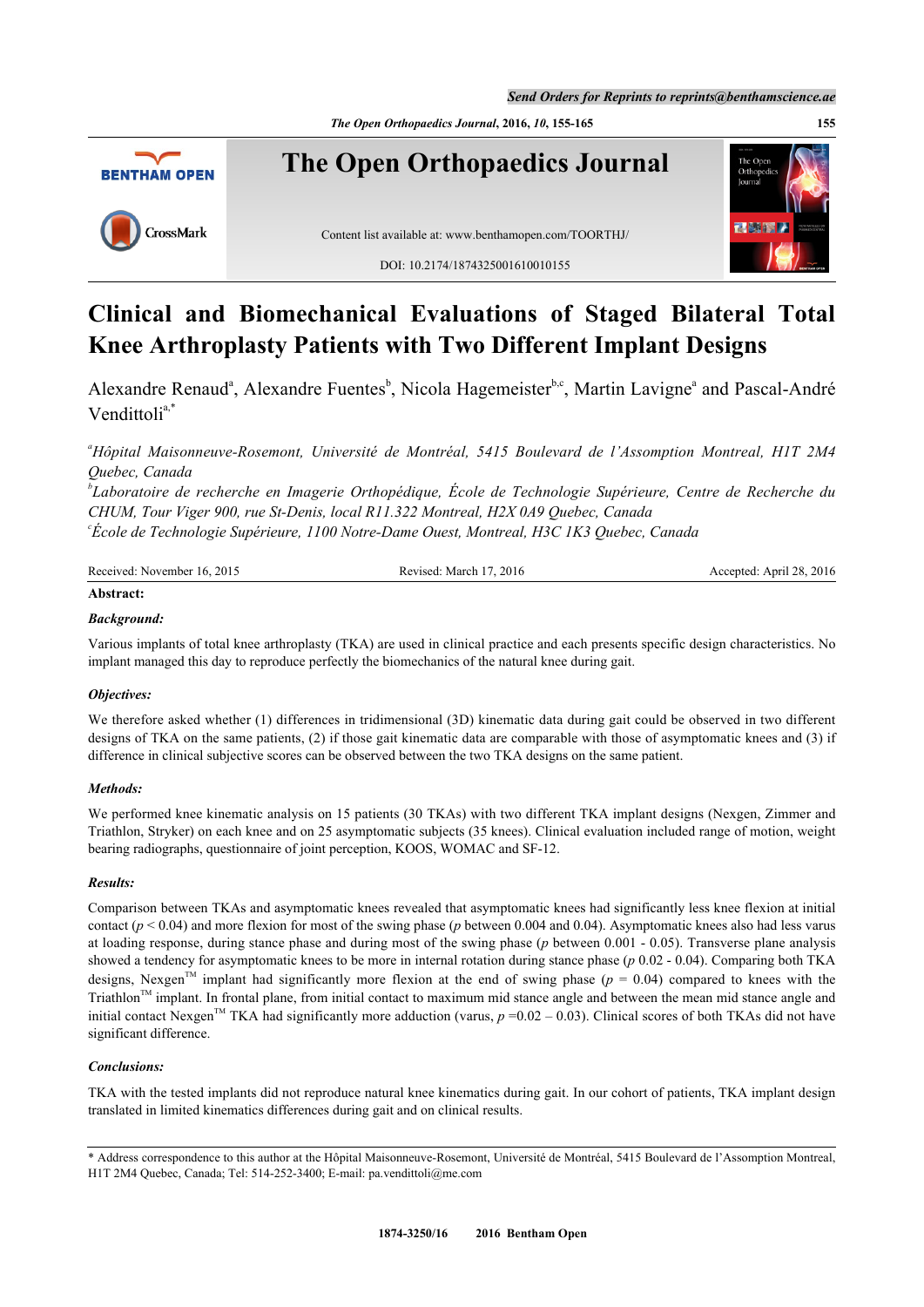**Keywords::** arthroplasty, design, function, gait, kinematic, knee replacement, total knee.

#### **1. INTRODUCTION**

The complex knee kinematics during gait and deep knee flexion has been thoroughly studied using 3D gait analysis [\[1](#page-8-0) - [4\]](#page-8-1), dynamic fluoroscopy [[5](#page-8-2)] and MRI [[6](#page-8-3) - [10\]](#page-9-0). In general, authors agree that knee flexion is accompanied in the transverse plane by a greater posterior translation of the lateral femoral condyle compared to the medial condyle resulting in a femoral external rotation around a medial pivot [\[5,](#page-8-2) [7,](#page-8-4) [8](#page-8-5)[, 10](#page-9-0)]. In contrast, some studies have reported kinematics with greater posterior translation of the medial condyle resulting in a lateral pivot during flexion and gait while other studies reported gait patterns with no pivot [\[5](#page-8-2), [11\]](#page-9-1). The understanding of the kinematics of the natural knee led to the conception of new TKA implant designs trying to reproduce it.

Literature on kinematic analysis during gait of subjects following TKA mostly reported sagittal plane analysis and showed decrease of total range of motion during the gait cycle compared with asymptomatic knees [[12](#page-9-2) - [17](#page-9-3)]. Frontal plane analysis has shown controversial results where some studies reported no difference in the maximal adduction (varus) during stance and swing [\[15](#page-9-4), [18](#page-9-5), [19\]](#page-9-6) while others showed increased maximal adduction [[20\]](#page-9-7) or a progression of maximal adduction between 6 and 12 months post-operatively [[21\]](#page-9-8). Literature on the transverse plane is scarce and suggests that TKA was more in external rotation throughout gait cycle and that it had less total range of motion in that plane [\[15\]](#page-9-4). To our knowledge, only one study [[22](#page-9-9)] compared the kinematics of two different designs of TKA in the same patient. The authors reported the kinematics in the sagittal plane of five patients with staged TKA with a semi constrained prosthesis in a knee and a mobile bearing prosthesis in the contralateral knee. Their analysis showed a marked asymmetry in gait pattern in four of their subjects with side-to-side difference of peak knee flexion up to 15<sup>o</sup> that was not clearly related to one type of prosthesis.

Total knee arthroplasties are recognized as efficient and effective procedures in terms of pain relief and improved function in patients with severe osteoarthritis [[23](#page-9-10)]. Despite the decrease in pain and improved function, patients with TKA still experience residual functional difficulties and do not reach the same level of activity compared to other individuals of the same age, especially for biomechanically demanding activities such as squatting, carrying loads and gardening [[24](#page-9-11)[, 25](#page-9-12)]. It was also demonstrated that the clinical and functional outcomes and patient satisfaction are better after total hip arthroplasty (THA) compared to TKA [[26](#page-9-13), [27\]](#page-9-14). A possible explanation for those results is that implants are not able to reproduce the kinematics of the natural healthy asymptomatic knee during gait.

The purposes of the study were to compare sagittal, frontal and transverse knee kinematics in TKA with asymptomatic knees. And assess gait kinematics patterns between two different TKA implant designs on the same patient. And finally, verify if difference in clinical and subjective scores can be observed between the two knees with different TKA implants.

#### **2. MATERIALS AND METHODS**

#### **2.1. Patients**

The cohort of patients included 15 patients with bilateral TKA. All patients had first a traditional TKA surgery done on their most symptomatic knee using a multi radius implant design (Nexgen<sup>TM</sup>, Zimmer, Warsaw, USA). Patients were clinically followed over time by their surgeon and underwent a TKA on their contralateral side when it was clinically relevant. All TKAs were performed between 2005 and 2012. During this period, there was a change of practice at the hospital in terms of the implant brand used. Therefore, all patients received another implant brand (Triathlon<sup>TM</sup>, Stryker, Mahwaw, USA) on the contralateral knee which allows a femorotibial pivot of  $+/-10$  degrees and with a single radius femur (10-110 degrees). Four different surgeons performed the TKAs (PAV, AR, PL and DB). All patients had the same surgeon for both TKAs.The protocol was approved by the ethics and scientific committees of the hospital and all patients gave written informed consent.

For the purpose of this study, both knees were assessed at the same time. The mean follow-up time for Triathlon™ TKA was 29.2 months (range 12-46, SD 10.4) and 53.1 months (range 31-100, SD 23.2) for Nexgen<sup>TM</sup> TKA. Inclusion criteria for this cohort of staged bilateral TKAs patients were a 12 months minimal follow-up after the last TKA surgery. Exclusion criteria were any complication needing TKA revision or patients with neurologic disorder altering balance and gait. The control group was composed of 25 patients (35 asymptomatic knees). They were recruited among the clinical staff and patients consulting at the orthopedic clinic for pathologies not involving the lower limb. Table **[1](#page-2-0)**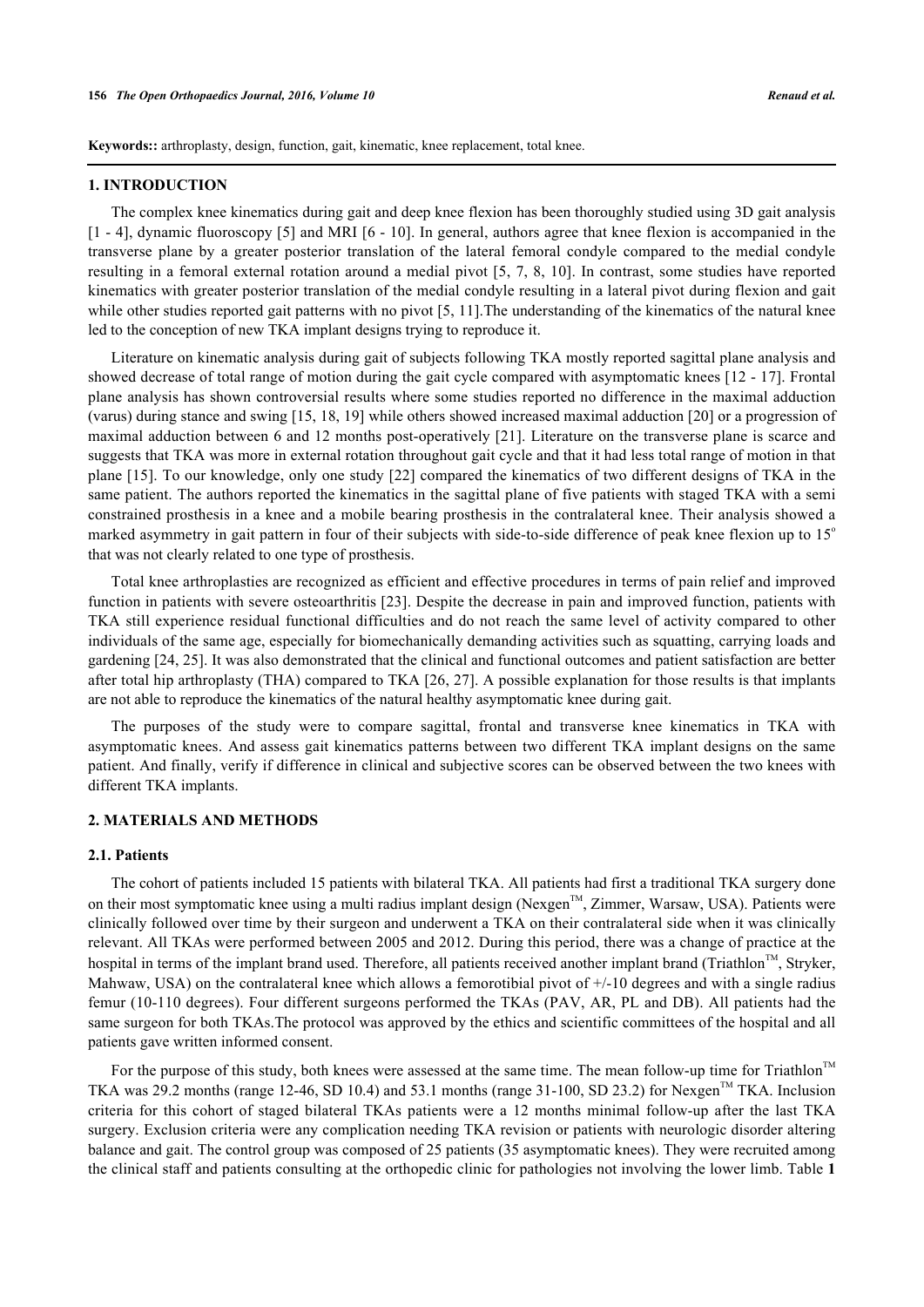shows the descriptive characteristics of each group.

<span id="page-2-0"></span>

|  |  | Table 1. Descriptive characteristics of the groups. |  |  |
|--|--|-----------------------------------------------------|--|--|
|--|--|-----------------------------------------------------|--|--|

| Descriptive characteristics | <b>Bilateral TKA</b><br>$(n = 13, 26$ knees)<br>mean (range, SD) | Asymptomatic<br>$(n = 25, 35$ knees)<br>mean (range, SD) | $\boldsymbol{p}$ |
|-----------------------------|------------------------------------------------------------------|----------------------------------------------------------|------------------|
| Age (years)                 | 68.2<br>$(56-88, 9.1)$                                           | 37.4<br>$(18-70, 15.3)$                                  | ${}_{0.001}$     |
| Weight (kg)                 | 90.9<br>$(68-120, 13)$                                           | 73.0<br>$(50-103, 14.5)$                                 | 0.001            |
| Height (cm)                 | 166.0<br>$(155-178, 8.1)$                                        | 172.3<br>$(152-191, 9.7)$                                | 0.054            |
| Body mass index $(kg/m2)$   | 33.1<br>$(25-44.1, 5.4)$                                         | 24.4<br>$(18.8 - 32.5, 3.6)$                             | ${}_{0.001}$     |
| Gender                      | 8 females<br>5 males                                             | 13 females<br>12 males                                   | 0.575            |

#### **2.2. Surgical Technique**

All procedures were done aiming a neutral mechanical axis with implantation of femoral and tibial components perpendicular to the mechanical axis of the femur and tibia respectively. Bone cuts and soft tissue balancing were realized to produce symmetric rectangular flexion and extension gaps. Femoral rotation was set to be parallel to the transepicondylar axis. Tibial rotation was aligned with the medial third of the tibial tuberosity and the tibial crest. All TKAs were posterostabilized and cemented. The patella was resurfaced in all cases.

#### **2.3. Assessment**

Assessment of 3D knee kinematics analysis was realized with the KneeK $G^{TM}$ system (Emovi Inc. Canada) during treadmill gait. Knee KG involves a harness designed to reduce soft tissue movement artefacts, known to impair kinematic analysis in the transverse and frontal plane. The precise measurement of bone movements is couples with a calibration procedure based on functional movements such as circumduction and flexion/extension to determine hip and knee joint centers and anatomical joint coordinate systems in a reproducible way. The systems accuracy has been assessed under fluoroscopy and within a 65° arc of motion, the system could measure knee kinematics with an average accuracy of 0.4° of knee abduction and adduction and 2.3° for axial rotation. In a different study, Hagemeister *et al.* [\[29](#page-9-15)] determined the mean repeatability of measures of kinematic measures in the frontal and transverse plane to range between 0.4° and 0.8° for knee rotation angles with ICC values ranging between 0.88 and 0.94 for knee flexion/extension, abduction/adduction, and internal/external tibial rotation respectively[[28](#page-9-16) - [32\]](#page-10-0).

Of the 15 bilateral TKA patients, 13 (26 knees) did the gait analysis. One patient was too obese (BMI 41) to fit the knee sensor attachment system and the other had too much ankle pain to walk on the treadmill. Each patient underwent a 5 to 10 minutes walking familiarization period on the treadmill to ensure reproducible gait cycle during treadmill walking [[33](#page-10-1)] before the recording of the kinematics data. the first the calibration was performed according to the functional and postural method for defining the position of the joint centers (hip, knee, ankle) and axes systems [\[30\]](#page-10-2). Data were then recorded during 45 seconds at comfortable gait velocity determined during the familiarization period. Dynamic joint angle data as a function of the gait cycle are presented in the form of curves over 100% of the gait cycle (100 points). The gait cycle was divided into the stance phase (0-60%) and the swing phase (60-100%) [[34\]](#page-10-3). The stance phase comprised the initial contact, loading response (0-10%), mid stance (10-30%), terminal stance (30-50%) and preswing (50-60%) [\[34](#page-10-3)]. In each plane, total range of motion (ROM) and range of motion in abduction/adduction and tibial rotation at each percentage of gait were calculated and analysed separately for stance and swing. Also, in the sagittal plane, peak flexion was measured. In the frontal plane, ROM from initial contact to maximum mid stance (10-30%) angle and the amplitude between the mean mid stance angle and initial contact were calculated. The peak stance and swing angles were also calculated. Finally, in the transverse plane, peak internal rotation during stance was calculated.

Knee function was measured for patients in the bilateral TKA group with 12-Item Short-Form Health Survey (SF-12)[[35\]](#page-10-4), Western Ontario and McMaster Universities Arthritis Index (WOMAC)[[36\]](#page-10-5), Knee injury and Osteoarthritis Score (KOOS) [\[37](#page-10-6)] and a joint perception questionnaire [\[27](#page-9-14)]. Patients completed a questionnaire for each knee. Total knee range of motion (ROM) was measured with a goniometer as it is done in clinics and the mechanical axis of the lower limb was measured on long weight bearing radiographs by one of the author. Mechanical femorotibial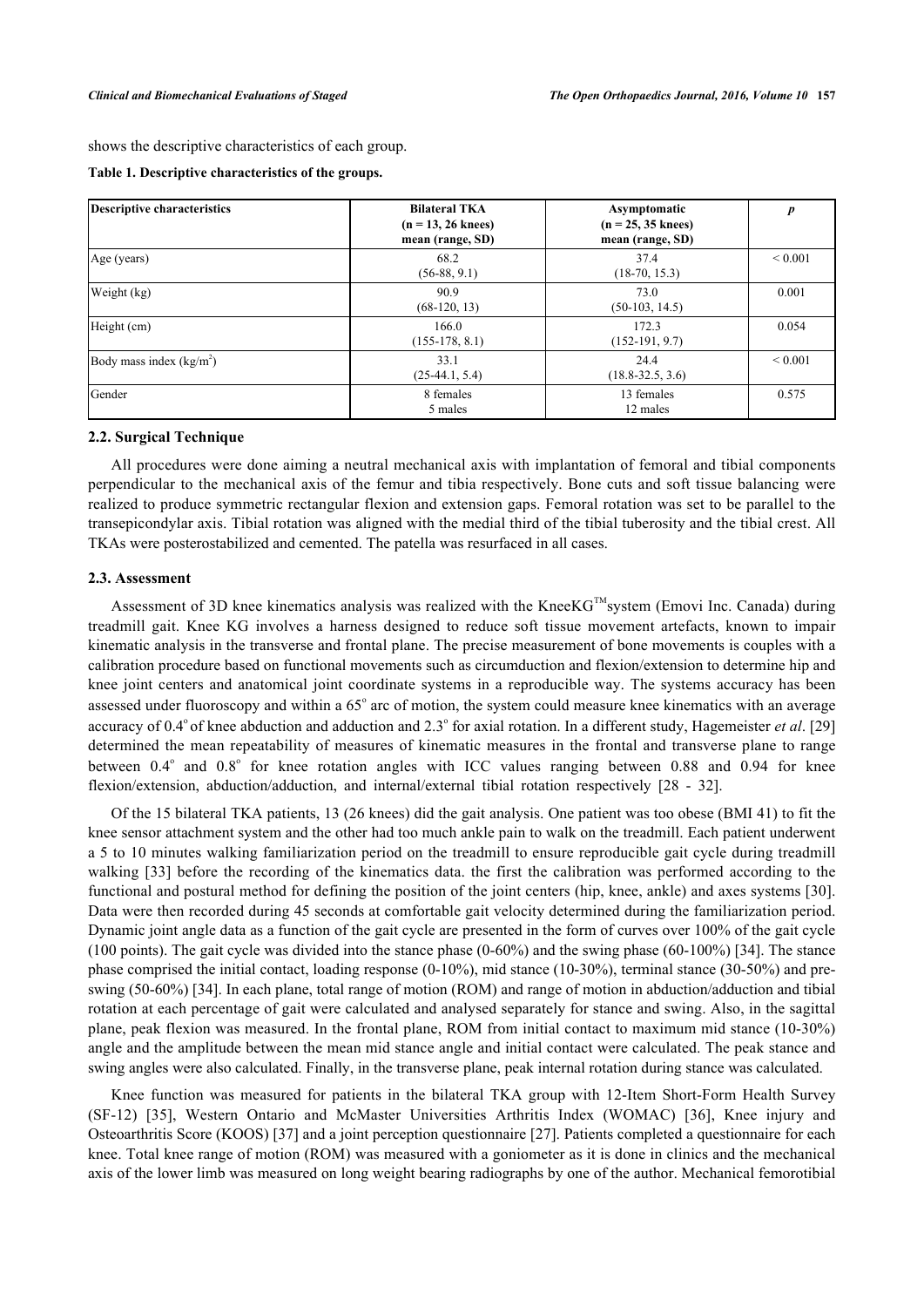angle was obtained in order to investigate the possible link between static frontal alignment and frontal plane kinematics. The results were expressed in terms of average, along with minimum (min) values, maximum (max) values and standard deviation (SD).

#### **2.4. Statistical Analysis**

All statistical analysis was performed using SPSS software version 19.0 (SPSS Inc, Chicago, IL, USA). Continuous variables of kinematics results, ROM, mechanical axis measurement and subjective scores were compared with paired *t* test for patients with bilateral TKA. The comparison of continuous independent variables of kinematics results of Nexgen, Triathlon and asymptomatic knees was performed using one-way ANOVA. Continuous variables of demographic data of the TKA and asymptomatic groups were compared with independent *t* test whereas Pearson's chisquared test was used for categorical variables. Statistical significance was set at  $p = 0.05$ . The Pearson correlation coefficient was used to test whether there was an association between the mechanical femorotibial angle and peak stance angle in the frontal plane.

# **3. RESULTS**

Comparing asymptomatic knees with TKA, natural knees had significantly less knee flexion at initial contact (1% to 3% of gait cycle) compared to TKAs ( $p = 0.03$  and 0.04) and more flexion for most of the swing phase (62% to 89% of gait cycle) (*p* between 0.004 and 0.04) (Fig. **[1](#page-3-0)**). Asymptomatic knees also had less varus at loading response (5 to 7% of gait cycle) ( $p = 0.04$ ), during stance phase (26 to 35% and 42 to 48% of gait cycle) ( $p = 0.04$ ) and during most of swing phase (60 to 97% of gait cycle) (*p* between 0.001 and 0.05) (Fig. **[2](#page-4-0)**). Peak varus angle during loading and swing phases were significantly less for asymptomatic knees (Table**2**). Transverse plane analysis showed a tendency for asymptomatic knees to be more in internal rotation during stance phase compared to TKA's with higher peak stance internal rotation (Table **[2](#page-4-1)**) and with significant differences between 9% and 13% of gait cycle (*p* between 0.02 and 0.04) (Fig. **[3](#page-5-0)**).

<span id="page-3-0"></span>

**Fig. (1).** Sagittal plane kinematics. SD on asymptomatic knees curve.

When comparing both TKA designs, in sagittal plane, the knees with the Nexgen<sup>TM</sup> implant had significantly more flexion at the end of swing phase between 83% and 89% of the gait cycle (*p* = 0.04) compared to knees with the Triathlon<sup>TM</sup>implant (Fig. 1). Total ROM, ROM during stance and swing as well as peak knee flexion was not significantly different between the two knees (Table **[2](#page-4-1)**). In frontal plane, ROM from initial contact to maximum mid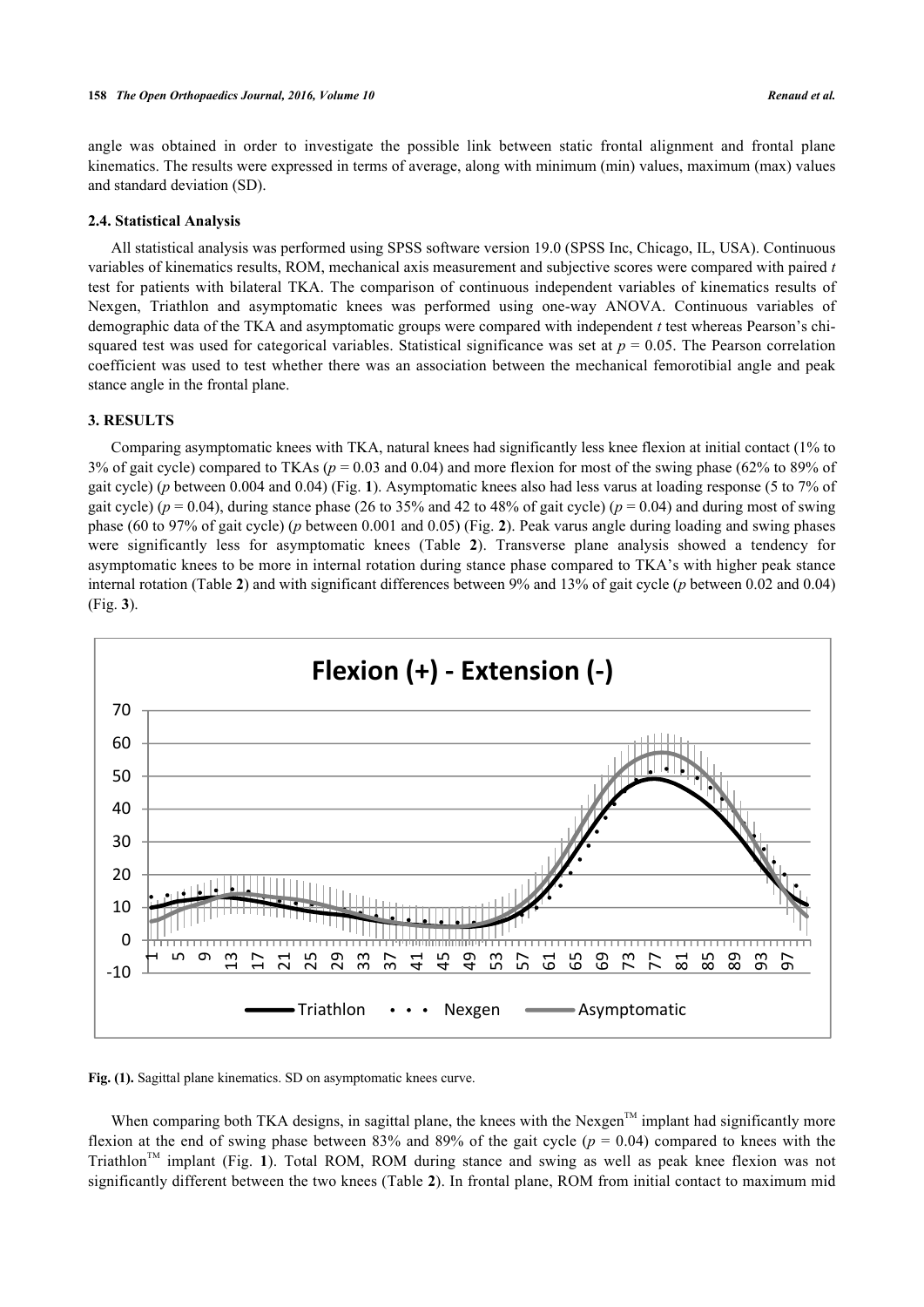stance (10-30%) angle and difference between the mean mid stance angle and initial contact were significantly more in adduction (varus) for Nexgen<sup>TM</sup> TKA (Table [2](#page-4-1)). Transverse plane analysis showed a tendency toward more ROM for Triathlon<sup> $TM$ </sup>, but no result was statistically different (Table [2](#page-4-1)).

<span id="page-4-1"></span>

| Table 2. Kinematic parameters results for Nexgen™ TKAs, Triathlon™ TKAs and asymptomatic knees. |  |  |  |  |
|-------------------------------------------------------------------------------------------------|--|--|--|--|
|                                                                                                 |  |  |  |  |

|                                                               | $Triathlon^{TM}$ TKA Nexgen <sup>TM</sup> TKA | (mean-range, SD) (mean-range, SD) |      | p value* Asymptomatic knees p value*<br>(mean - range, SD) |       |
|---------------------------------------------------------------|-----------------------------------------------|-----------------------------------|------|------------------------------------------------------------|-------|
| Sagittal plane                                                |                                               |                                   |      |                                                            |       |
| Total ROM (°)                                                 | 47.1<br>$(39.1 - 56.6, 6.5)$                  | 48.2<br>$(40.7 - 60.8, 6.0)$      | 0.4  | 55.4<br>$(40.3 - 68.8, 5.3)$                               | 0.001 |
| Stance phase ROM (°)                                          | 15.3<br>$(6.9 - 29.6, 5.6)$                   | 13.6<br>$9.2 - 23.6, 4.6$         | 0.4  | 17.4<br>$(10.6 - 25.7, 4.1)$                               | 0.03  |
| Swing phase ROM (°)                                           | 41.9<br>$(30.9 - 51.0, 5.8)$                  | 43.9<br>$35.9 - 59.2, 6.9$        | 0.1  | 51.1<br>$(35.6 - 60.0, 5.8)$                               | 0.001 |
| Peak knee flexion (°)                                         | 50.4<br>$(34.7 - 70.6, 8.4)$                  | 52.8<br>$(36.0 - 61.6, 8.7)$      | 0.3  | 57.6<br>$(45.8 - 67.2, 4.6)$                               | 0.003 |
| Frontal plane (positive values = varus)                       |                                               |                                   |      |                                                            |       |
| Total ROM (°)                                                 | 10.1<br>$(4.4 - 18.7, 4.2)$                   | 9.6<br>$(6.1 - 18.8, 3.3)$        | 0.6  | 9.9<br>$(4.6 - 19.6, 3.5)$                                 | 0.9   |
| Stance phase ROM (°)                                          | 4.6<br>$(2.0 - 8.3, 2.0)$                     | 4.7<br>$(1.7 - 7.4, 1.4)$         | 0.7  | 5.4<br>$(1.3 - 13.3, 2.4)$                                 | 0.4   |
| Swing phase ROM (°)                                           | 9.0<br>$(4.4 - 14.6, 3.5)$                    | 8.6<br>$(4.9 - 16.8, 2.9)$        | 0.7  | 9.0<br>$(3.3 - 17.2, 3.2)$                                 | 0.9   |
| Peak stance angle (°)                                         | 4.9<br>$(-3.5 - 11.5, 4.9)$                   | 6.6<br>$(-5.5 - 14.1, 6.1)$       | 0.3  | 3.4<br>$(-1.0 - 10.2, 3.0)$                                | 0.05  |
| Peak swing angle (°)                                          | 9.0<br>$(0.2 - 15.3, 4.9)$                    | 9.2<br>$(-1.5 - 25.8, 7.3)$       | 0.9  | 3.6<br>$(-2.0 - 11.5, 3.7)$                                | 0.001 |
| ROM IC – max mid stance $(°)$                                 | 0.4<br>$(-1.4 - 2.4, 1.2)$                    | 1.6<br>$(-0.3 - 5.2, 2.0)$        | 0.03 | 1.1<br>$(-2.0 - 3.9, 1.3)$                                 | 0.1   |
| $\Delta$ mean mid stance – IC (°)                             | $-0.4$<br>$(-1.8 - 1.0, 1.1)$                 | 0.8<br>$(-1.3 - 4.7, 2.0)$        | 0.02 | 0.3<br>$(-3.2 - 2.4, 1.4)$                                 | 0.1   |
| Transverse plane (positive values = external tibial rotation) |                                               |                                   |      |                                                            |       |
| Total ROM (°)                                                 | 12.7<br>$(6.5 - 27.5, 5.6)$                   | 10.9<br>$(5.5 - 15.0, 3.1)$       | 0.2  | 12.6<br>$(7.3 - 29.6, 4.8)$                                | 0.5   |
| Stance phase ROM (°)                                          | 8.5<br>$(3.4 - 22.8, 4.9)$                    | 6.7<br>$(3.5 - 12.4, 3.2)$        | 0.2  | 8.9<br>$(4.1 - 17.8, 3.3)$                                 | 0.2   |
| Swing phase ROM (°)                                           | 11.8<br>$(5.7 - 27.5, 6.0)$                   | 10.1<br>$(5.4 - 14.3, 3.3)$       | 0.2  | 10.9<br>$(3.4 - 26.4, 4.6)$                                | 0.6   |
| Peak stance internal rotation (°)                             | 2.9<br>$(-5.0 - 14.4, 5.1)$                   | 1.9<br>$(-3.4 - 11.7, 4.3)$       | 0.6  | 4.5<br>$(0.5 - 15.3, 3.1)$                                 | 0.1   |

\* paired *t* test Triathlon<sup>TM</sup><sub>VS</sub> Nexgen<sup>TM</sup>

\* one-way ANOVA Triathlon<sup>™</sup>vs Nexgen<sup>™</sup>vs asymptomatic knees

<span id="page-4-0"></span>No statistical differences were observed between Triathlon<sup>TM</sup>TKA's and Nexgen<sup>TM</sup>TKA's in clinical scores. WOMAC global score was 19.5 (0 - 56, 21) for Triathlon<sup>TM</sup> and 17.1 (1 - 35, 17.7) for Nexgen<sup>TM</sup> ( $p = 0.49$ ). SF-12 physical health score was 44.0 (20 - 55, 9.2) for Triathlon<sup>TM</sup> and 43.1 (20 - 55, 9) for Nexgen<sup>TM</sup> (*p* = 0.2) and the mental health score was 55.4 (4[3](#page-6-0) - 69, 7.9) for Triathlon<sup>TM</sup> and 55.7 ([4](#page-6-1)3 - 69, 7.9) for Nexgen<sup>TM</sup> ( $p = 0.6$ ). Table 3 and 4 show results for the KOOS and joint perception questionnaire respectively. Most of the patients for both TKAs felt like they had an artificial joint with minimal restriction. Seven patients felt they had a better result and function with the Triathlon<sup>TM</sup> TKA, 5 with the Nexgen<sup>TM</sup> TKA and 3 had no preference. Mean flexion was 122.7° (100 - 130, 8.8) for Triathlon<sup>TM</sup> and 119.6° (100 -130, 9.7) for Nexgen<sup>TM</sup> ( $p = 0.08$ ). All TKAs had a full extension. Mean mechanical tibiofemoral angle was 1.2° varus (3.0° varus - 2.4° valgus, 1.6) for Triathlon<sup>™</sup> and 2.0° varus (6.5° varus - 2.1° valgus, 2.5) for Nexgen<sup>TM</sup> ( $p = 0.24$ ). The Pearson correlation coefficient between the mechanical tibiofemoral angle and the peak stance angle in the frontal plane was 0.286 was Triathlon<sup>™</sup> and 0.324 for Nexgen<sup>™</sup>.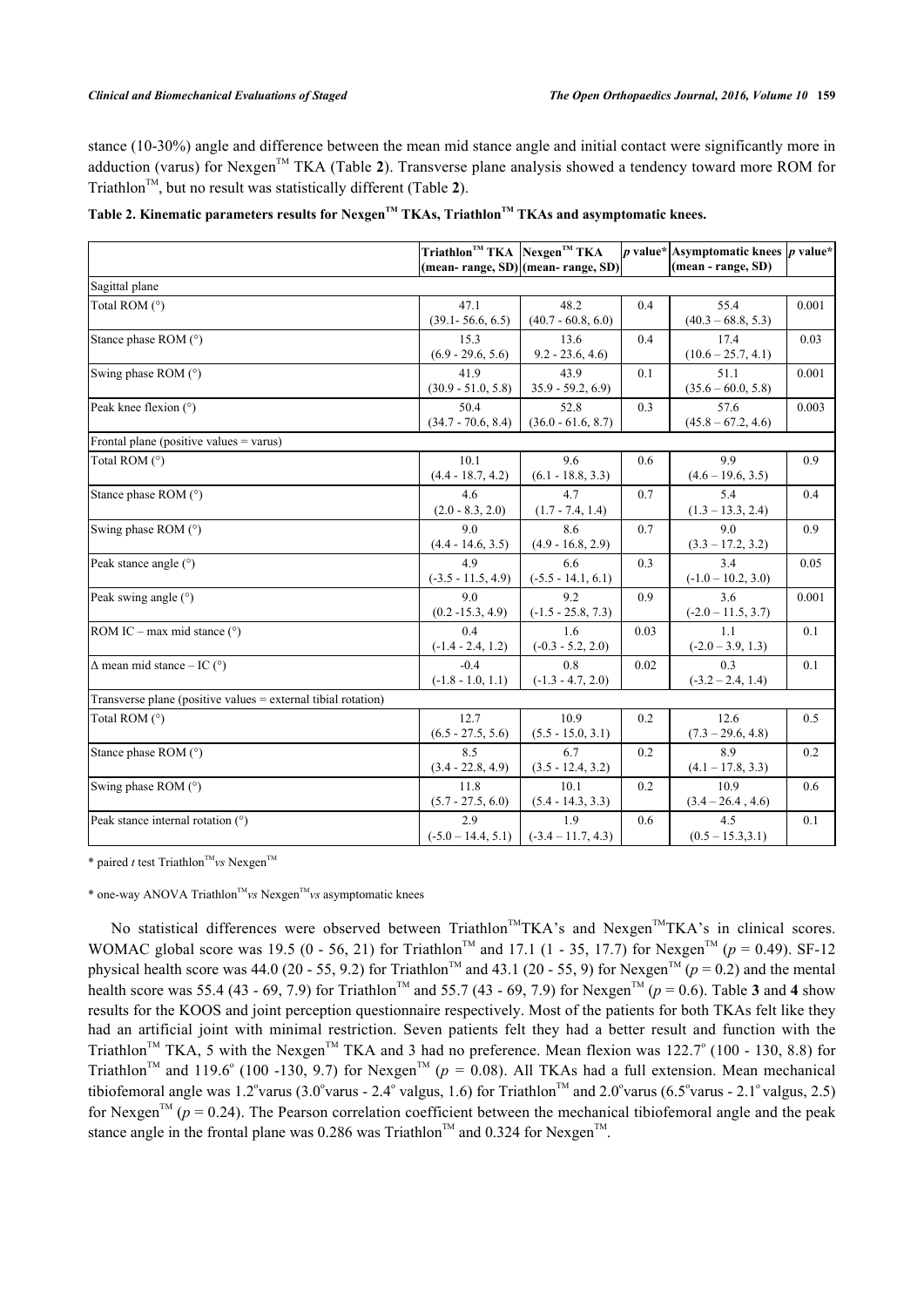

<span id="page-5-0"></span>Fig. (2). Frontal plane kinematics. SD on asymptomatic knees curve.



Fig. (3). Transverse plane kinematics. SD on asymptomatic knees curve.

# **4. DISCUSSION**

A better understanding of the anatomy and natural knee kinematics have led to the development of implants with mechanical properties that aims at reproducing healthy knee kinematics in order to optimize the results in terms of pain relief, function and patient's satisfaction. In front of these technological changes, it appears important to validate the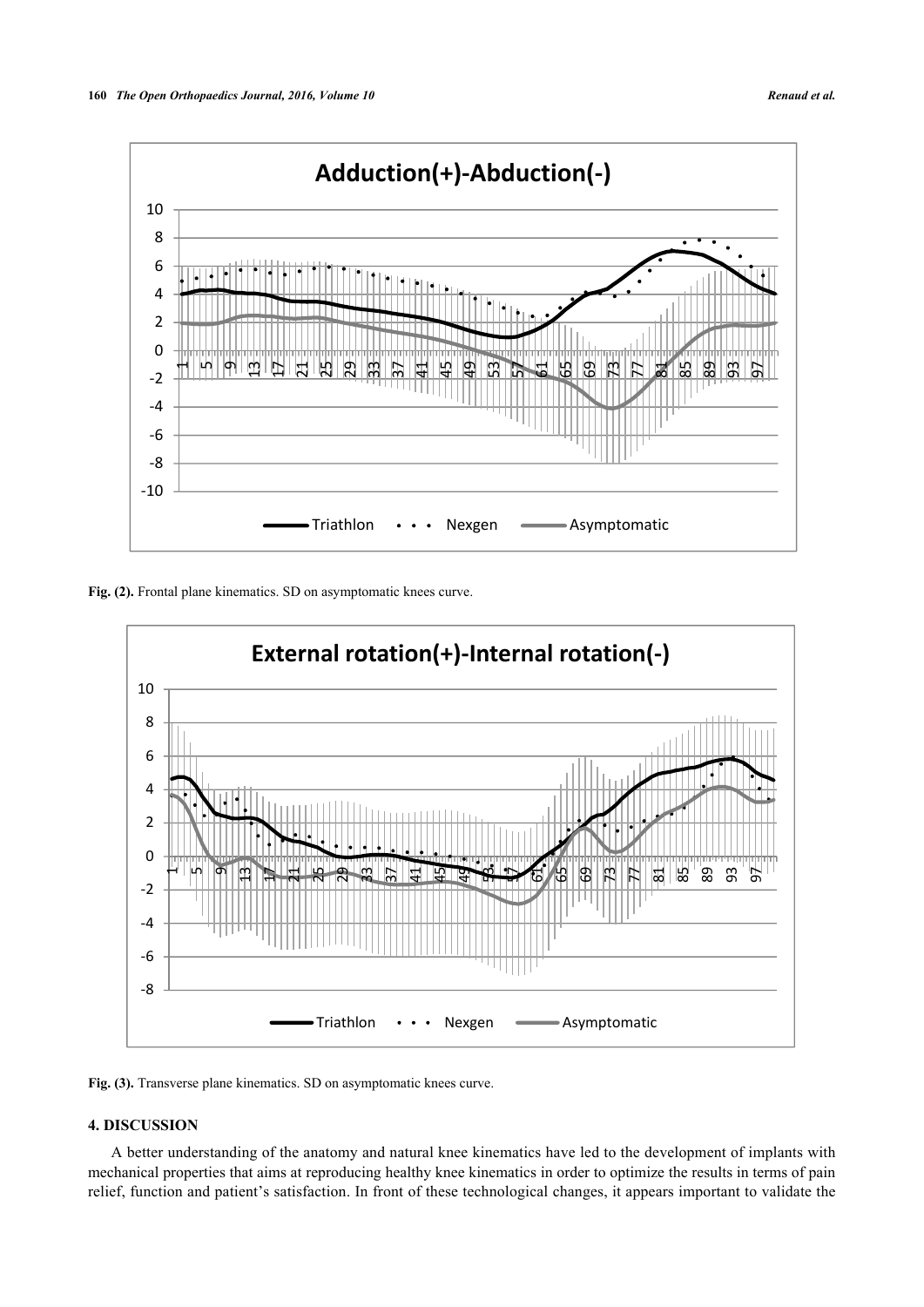benefit associated with their introduction. The first objective of the study was to assess if sagittal, frontal and transverse knee kinematic data post TKA are comparable with those of asymptomatic knees. Then compare kynematic data between two knees of the same patient with two different TKA implant designs. And last, to verify if difference in clinical and subjective scores can be observed between the two knees with different TKA implants. Comparison between TKAs and asymptomatic knees revealed that asymptomatic knees had significantly less knee flexion at initial contact ( $p < 0.04$ ) and more flexion for most of the swing phase ( $p$  between 0.004 and 0.04). Asymptomatic knees also had less varus at loading response, during stance phase and during most of swing phase (*p* between 0.001 - 0.05) . Transverse plane analysis showed a tendency for asymptomatic knees to be more in internal rotation during stance phase ( $p$  0.02 - 0.04). Comparing both TKA designs, Nexgen<sup>TM</sup>implant had significantly more flexion at the end of swing phase ( $p = 0.04$ ) compared to knees with the Triathlon<sup>TM</sup>implant. In frontal plane, from initial contact to maximum mid stance angle and between the mean mid stance angle and initial contact Nexgen<sup>™</sup> TKA had significantly more adduction (varus,  $p = 0.02 - 0.03$ ). Clinical scores of both TKAs did not have significant difference.

#### <span id="page-6-0"></span>**Table 3. KOOS.**

| Sub total                                    | $Triathlon^{\text{TM}}$    | $Nexgen^{\text{TM}}$       |      |
|----------------------------------------------|----------------------------|----------------------------|------|
| Symptoms and stiffness                       | 80.0<br>(32.1, 96.4, 18.2) | 74.5<br>(28.6, 92.9, 18.9) | 0.21 |
| Pain                                         | 79.8<br>(27.8, 100, 21.8)  | 79.8<br>(52.8, 97.2, 16)   | 1.0  |
| Function, daily living                       | 79.7<br>(47.1, 100, 22)    | 80.4<br>(60.3, 100, 20.1)  | 0.86 |
| Function, sports and recreational activities | 29.3<br>(0, 90, 28.4)      | 22.3<br>(0, 60, 20.3)      | 0.28 |
| Quality of life                              | 67.1<br>(18.8, 100, 24.6)  | 69.6<br>(50, 100, 19.6)    | 0.64 |
| <b>Total</b>                                 | 72.7<br>(32.7, 97, 19.7)   | 72.0<br>(51.2, 92.3, 15.8) | 0.86 |

#### <span id="page-6-1"></span>**Table 4. Joint perception.**

| Joint perception                          | Triathlon <sup>TM</sup> | $Nexgen^{TM}$ |
|-------------------------------------------|-------------------------|---------------|
| Native or natural joint                   | $2(13.3\%)$             | $1(6.7\%)$    |
| Artificial joint with no restriction      | $4(26.7\%)$             | $3(20\%)$     |
| Artificial joint with minimal restriction | $7(46.7\%)$             | $9(60\%)$     |
| Artificial joint with major restriction   | $2(13.3\%)$             | $2(13.3\%)$   |
| Non functional joint                      | $0(0\%)$                | 0(%)          |

Our study has some limitations. First, a post hoc power analysis showed that the study was underpowered with a total number of 13 patients with bilateral TKAs (26 TKAs). For example, with the total ROM in transverse plane (12.7° Triathlon<sup>TM</sup>, 10.9° Nexgen<sup>TM</sup>), we obtained a study power of 27 %. To obtain a power of 80 % with the same ROM during gait cycle, we would have needed a total of 49 patients. However, patients with two different TKA designs in their knees are quite rare and it was impossible to recruit more patients, as this cohort of staged bilateral TKAs was the result of a change of practice at the hospital in terms of the implant brand used. Also, the fact that the patient could be its own control reinforces the conclusions that can be drawn from this study. Another limitation is the differences in the demographic data between the bilateral TKA group and the asymptomatic group. The asymptomatic subjects were younger and had a lower BMI. It was shown that age causes minor changes in knee kinematics in the sagittal plane [[40](#page-10-7), [41\]](#page-10-8). To our knowledge, no literature reported the effect of aging on the frontal and transverse plane kinematics. The age difference might have influenced the results in those two planes, but we cannot quantify this influence if there was one. The asymptomatic group also had a mean lower BMI. This difference between groups might have influenced the kinematics results. Recent studies comparing gait kinematics of TKA and asymptomatic subjects also reported higher BMI in the TKA group [\[13,](#page-9-17) [15](#page-9-4)]. A third limitation is that all patients in the TKA group had the Nexgen<sup>TM</sup> TKA done before the Triathlon<sup>TM</sup> TKA. Follow-up time was therefore longer for Nexgen<sup>TM</sup> TKA. The minimum follow-up time to be included in the study was 12 months. Despite the fact that this period appears sufficient to recover physically and psychologically from the surgery, it may have an influence on the kinematic parameters and provide a bias on the subjective results of the two implants. It is also possible that having a different TKA implant in the contralateral knee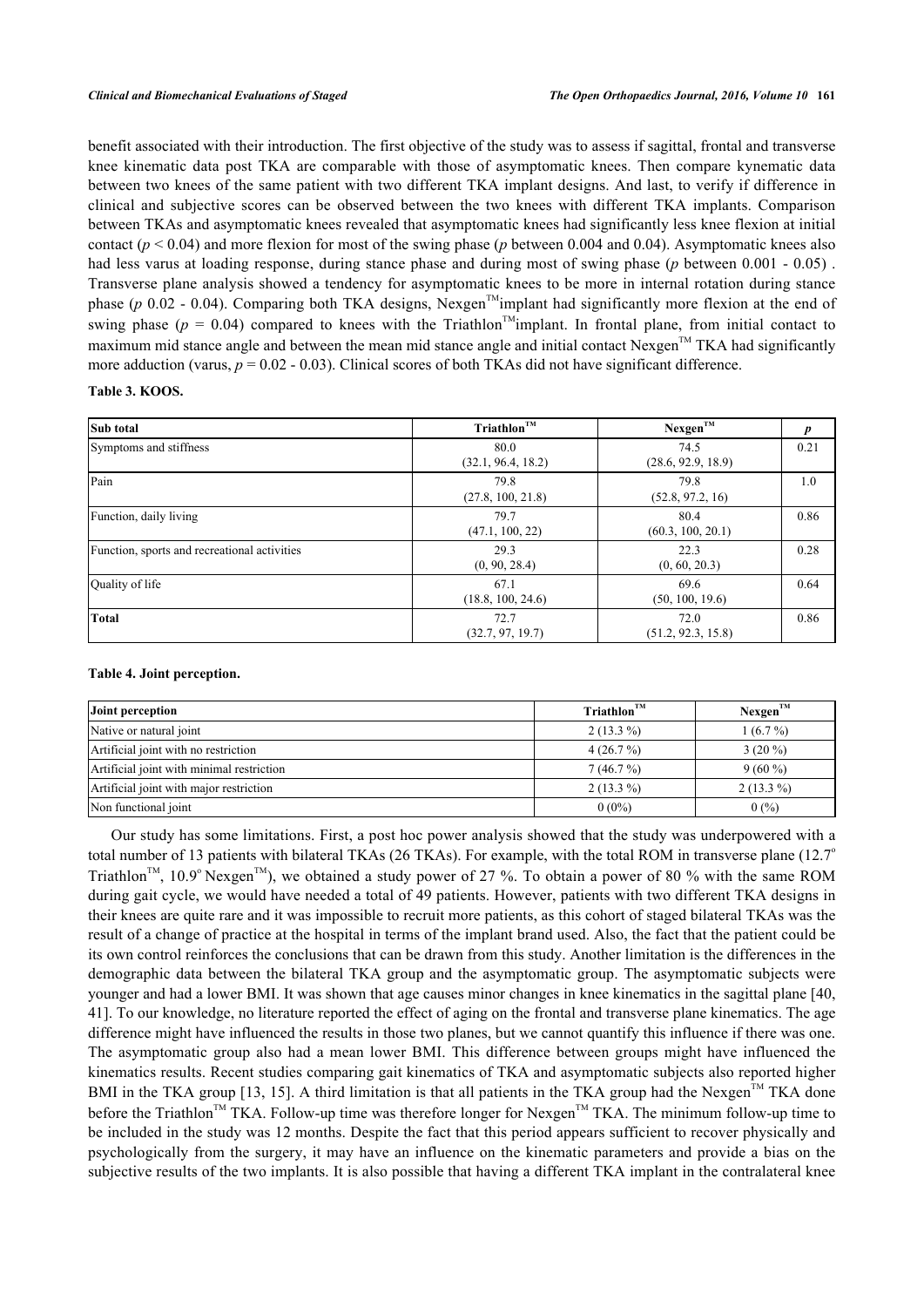may have influenced the kinematic results of the studied TKA. Finally, patients were asked to fill twice the same subjective questionnaire as one questionnaire was applied for each TKA on the same patient. To our knowledge, the SF-12, KOOS and WOMAC are not validated for this use and it should be taken into account when interpreting the results.

Kinematic analysis during gait of knees with a Triathlon<sup>TM</sup> and a Nexgen<sup>TM</sup> TKA implants on the same patient showed similar patterns in sagittal, frontal and transverse planes. However some significant differences were found. In sagittal plane, knees with Nexgen<sup>TM</sup> implant had more flexion at the end of swing phase between 83 % and 89 % of gait cycle. These differences have however little impact clinically. Frontal plane analysis showed a tendency for Nexgen<sup>™</sup> to be more in adduction (varus) during stance without reaching a significant level ( $p = 0.18$  to 0.59). ROM in frontal plan from initial contact to maximum mid stance angle was statistically higher for Nexgen<sup>TM</sup> (1.6° vs 0.4°,  $p = 0.03$ ) representing a greater varus thrust for Nexgen<sup>TM</sup> from early to mid stance. The difference between the mean frontal plane angle during mid stance and the initial contact was also different between the 2 operated knees. This kinematic parameter can represent a loading characteristic during gait. Nexgen<sup>TM</sup> knees showed an average of  $0.8^{\circ}$  increase in varus while Triathlon<sup>™</sup> knee showed 0.4° towards valgus ( $p = 0.02$ ). Long-term consequence of this varus thrust could lead to a premature wear of the medial part of this tibial polyethylene component [[38\]](#page-10-9). A potential factor that could help explain this varus thrust in Nexgen<sup>TM</sup> knees is a tendency toward a slightly higher varus mechanical axis post-op compared to Triathlon<sup>TM</sup> knees (2°vs 1.2°,  $p = 0.24$ ). However, it is probably not the only factor, because the Pearson correlation coefficient between the mechanical tibiofemoral angle and the peak stance angle in the frontal plane were weak (Triathlon<sup>TM</sup>: 0.286, Nexgen<sup>TM</sup>: 0.324). Longer follow-up for Nexgen<sup>TM</sup> could also contribute to this result as Orishimo *et al*. [[21](#page-9-8)] described increased maximum stance adduction at a 12 months follow-up compared to 6 months follow-up. Others factors such as differences in implant design and ligament balancing could also explain this finding. Transverse plane analysis revealed a tendency for Triathlon™ TKA to have higher ROM, but the differences were not significant. It is possible that this finding is attributable to implant design difference where Triathlon<sup>TM</sup> is designed to allow a degree of freedom in that plane. A study with a higher number of patients would be need to verify this hypothesis.

When comparing TKAs to asymptomatic knees, TKAs had higher knee flexion at initial contact between 1 % and 3 % of gait cycle (*p* = 0.03). The literature is divergent as for the difference of angulation at initial contact between TKAs and asymptomatic knees. Levinger *et al*.[[13](#page-9-17)] described more flexion at initial contact for TKAs whereas McClelland *et al*. [[15\]](#page-9-4) reported the opposite. Other studies [\[17](#page-9-3), [39](#page-10-10)] did not find difference between the groups. The same divergence is found in the arthritic knee gait kinematics literature. Boivin [\[1](#page-8-0)] have demonstrated that this variability could be related to the degree of severity of osteoarthritis of the analyzed subjects. It is possible that the pursuit of these variable patterns postoperatively may contribute to this difference in the TKA population. As described widely in the literature  $[12 - 17]$  $[12 - 17]$  $[12 - 17]$  $[12 - 17]$ , TKAs had less ROM in sagittal plan (Triathlon: 47.1°, Nexgen: 48.2°, Asymptomatic: 55.4°,  $p = 0.001$ ) and lower peak knee flexion (Triathlon: 50.4°, Nexgen: 52.8°, Asymptomatic: 57.6°,  $p = 0.003$ ). In frontal plane, TKA knees showed higher peak varus angle during stance (Triathlon: 4.9°, Nexgen: 6.6°, Asymptomatic: 3.4°,  $p = 0.05$ ) and swing (Triathlon: 9.0°, Nexgen: 9.2°, Asymptomatic: 3.6°,  $p = 0.001$ ) and were significantly more in varus during terminal stance (between 26 % to 48 % of gait cycle) (*p* = 0.04) and during swing phase (59 % to 97 % of gait cycle (*p* between 0.001 and 0.05). Saari *et al*. [[20\]](#page-9-7) reported significantly higher maximum adduction (varus) for one TKA design out of four studied compared to control group ( $7^{\circ}$ vs  $3^{\circ}$ ,  $p = 0.009$ ). Milner *et al.* [\[39](#page-10-10)] found a maximum stance adduction of 2.4° for control and 1.8° for TKAs at a mean follow-up of 28 months while McClelland *et* al.[[15\]](#page-9-4)reported a mean stance maximum adduction of 4.6° for control group and 4.5° for 40 TKAs. Hypothesis to explain the differences in frontal plane between TKAs and asymptomatic subject are a mechanical axis in varus for TKAs, sub optimal ligament balancing and the pursuit of preoperative gait patterns. Transverse plane analysis did not reveal significant difference in ROM between the groups. Asymptomatic knees had a tendency to be more in internal rotation during stance with significant differences between 9 % and 13 % of gait cycle (*p* between 0.02 and 0.04). Asymptomatic knees also had a tendency toward higher peak stance internal rotation (Triathlon: 2.9°, Nexgen: 1.9°, Asymptomatic:  $4.5^{\circ}$ ,  $p = 0.1$ ). McClelland *et al.* [[15\]](#page-9-4) also reported a higher peak stance internal rotation for control group in comparison with the TKAs  $(12.6^{\circ} \text{vs } 7.2^{\circ}, p \le 0.001)$ . This tendency toward external rotation for TKA may result from a mild implant malrotation at the moment of surgery compared to natural knee anatomy.

Evaluated implant designs did not influence the clinical scores. The few kinematic differences between the prosthesis were not reflected in the KOOS, WOWAC and SF-12. Joint perception questionnaire showed that the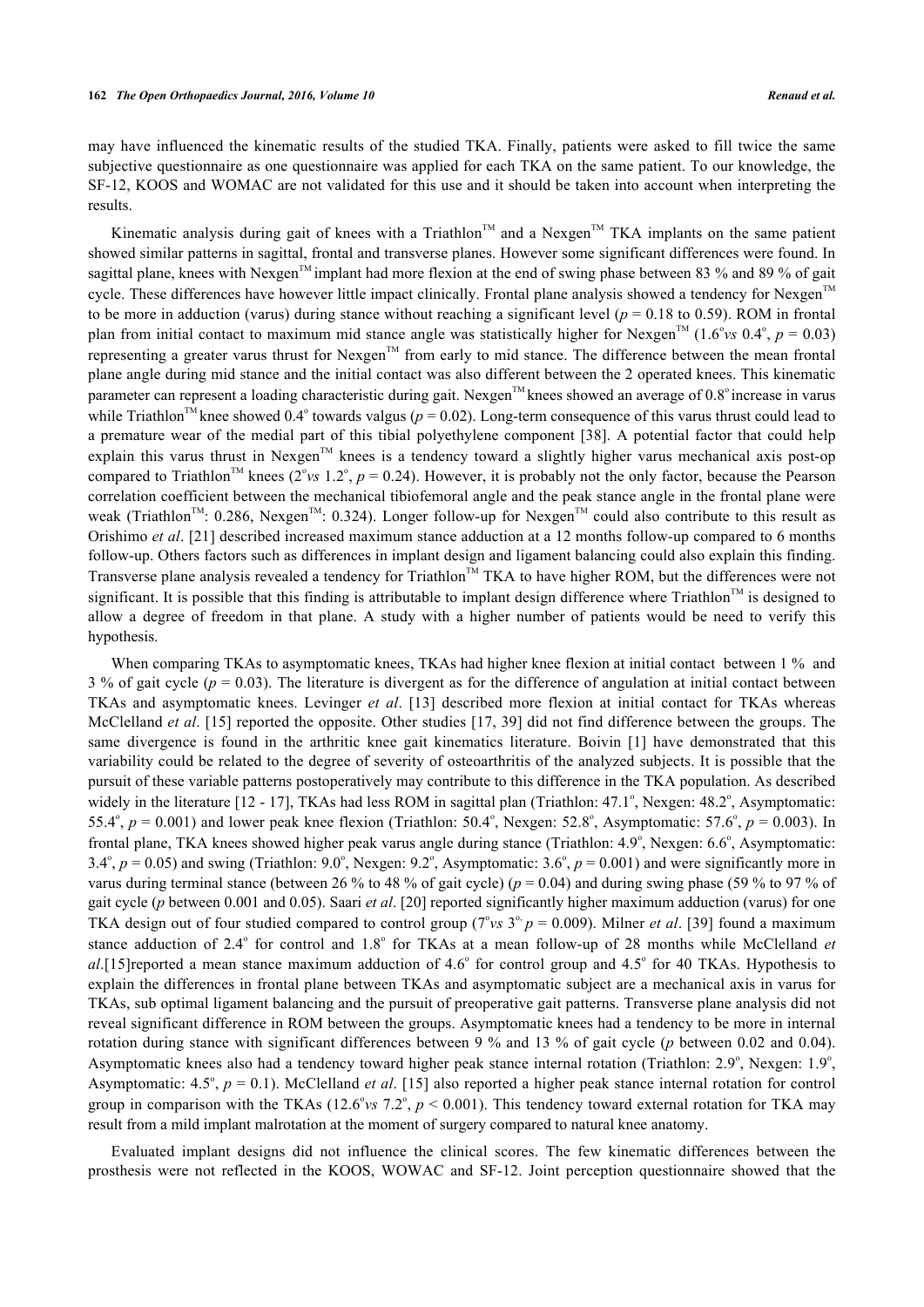majority of patients perceived both their knee as an artificial joint with no or minimal restriction. A natural joint perception was obtained only for 3 TKAs (10%). It is likely that the kinematic differences exposed in all three planes between TKAs and asymptomatic knees explain why very few patients perceived their reconstructed knee as a natural joint.

The kinematics differences found between our asymptomatic knee group and TKAs suggest that in spite of the development of new implant design, we still are not able to reproduce natural knee kinematics during gait and may explain why few patients perceived their TKA as a natural joint. Moreover, despite different implant designs, few kinematic differences emerged comparing Triathlon<sup>TM</sup> and Nexgen<sup>TM</sup> TKA design on the same patient. Furthermore, implant design did not seem to influence the clinical scores.

# **LIST OF ABBREVIATIONS**

| 3D           | =   | tridimensional                                            |
|--------------|-----|-----------------------------------------------------------|
| BMI          | $=$ | body mass index                                           |
| ICC          | $=$ | intraclass correlation coefficient                        |
| <b>KOOS</b>  | $=$ | Knee injury and Osteoarthritis Score                      |
| Max          | =   | maximum                                                   |
| Min          | =   | minimum                                                   |
| <b>ROM</b>   | $=$ | range of motion                                           |
| <b>SD</b>    | $=$ | standard deviation from the mean                          |
| <b>THA</b>   | $=$ | total hip arthroplasty                                    |
| <b>TKA</b>   | $=$ | total knee arthroplasty                                   |
| <b>WOMAC</b> | =   | Western Ontario and McMaster Universities Arthritis Index |

# **CONFLICT OF INTEREST**

AF is an employee and shareholder of Emovi inc. Other authors declare that they have no competing interest.

# **ACKNOWLEDGEMENTS**

AR was support by a training award for M.D.-M.Sc. students from the Fonds de recherche en santé du Québec (FRSQ).

# **REFERENCES**

- <span id="page-8-0"></span>[1] Boivin K. Développement d'une approche d'évaluation clinique de la cinématique tridimensionnelle du genou durant la marche pour des patients gonarthrosiques. Montréal: Université de Montréal, École Polytechnique de Montréal 2010.
- [2] Gaudreault N, Hagemeister N, Poitras S, de Guise JA. Comparison of knee gait kinematics of workers exposed to knee straining posture to those of non-knee straining workers. Gait Posture 2012; 38(2): 187-91. [\[http://dx.doi.org/10.1016/j.gaitpost.2012.11.004](http://dx.doi.org/10.1016/j.gaitpost.2012.11.004)] [PMID: [23206900\]](http://www.ncbi.nlm.nih.gov/pubmed/23206900)
- [3] Ishii Y, Terajima K, Terashima S, Koga Y. Three-dimensional kinematics of the human knee with intracortical pin fixation. Clin Orthop Relat Res 1997; (343): 144-50. [PMID: [9345219\]](http://www.ncbi.nlm.nih.gov/pubmed/9345219)
- <span id="page-8-1"></span>[4] Lafortune MA, Cavanagh PR, Sommer HJ III, Kalenak A. Three-dimensional kinematics of the human knee during walking. J Biomech 1992; 25(4): 347-57.

[\[http://dx.doi.org/10.1016/0021-9290\(92\)90254-X](http://dx.doi.org/10.1016/0021-9290(92)90254-X)] [PMID: [1583014\]](http://www.ncbi.nlm.nih.gov/pubmed/1583014)

- <span id="page-8-2"></span>[5] Komistek RD, Dennis DA, Mahfouz M. *In vivo* fluoroscopic analysis of the normal human knee. Clin Orthop Relat Res 2003; (410): 69-81. [\[http://dx.doi.org/10.1097/01.blo.0000062384.79828.3b](http://dx.doi.org/10.1097/01.blo.0000062384.79828.3b)] [PMID: [12771818\]](http://www.ncbi.nlm.nih.gov/pubmed/12771818)
- <span id="page-8-3"></span>[6] Freeman MA, Pinskerova V. The movement of the knee studied by magnetic resonance imaging. Clin Orthop Relat Res 2003; (410): 35-43. [\[http://dx.doi.org/10.1097/01.blo.0000063598.67412.0d](http://dx.doi.org/10.1097/01.blo.0000063598.67412.0d)] [PMID: [12771815\]](http://www.ncbi.nlm.nih.gov/pubmed/12771815)
- <span id="page-8-4"></span>[7] Freeman MA, Pinskerova V. The movement of the normal tibio-femoral joint. J Biomech 2005; 38(2): 197-208. [\[http://dx.doi.org/10.1016/j.jbiomech.2004.02.006\]](http://dx.doi.org/10.1016/j.jbiomech.2004.02.006) [PMID: [15598446](http://www.ncbi.nlm.nih.gov/pubmed/15598446)]
- <span id="page-8-5"></span>[8] Johal P, Williams A, Wragg P, Hunt D, Gedroyc W. Tibio-femoral movement in the living knee. A study of weight bearing and non-weight bearing knee kinematics using 'interventional' MRI. J Biomech 2005; 38(2): 269-76. [\[http://dx.doi.org/10.1016/j.jbiomech.2004.02.008\]](http://dx.doi.org/10.1016/j.jbiomech.2004.02.008) [PMID: [15598453](http://www.ncbi.nlm.nih.gov/pubmed/15598453)]
- [9] Martelli S, Pinskerova V. The shapes of the tibial and femoral articular surfaces in relation to tibiofemoral movement. J Bone Joint Surg Br 2002; 84(4): 607-13.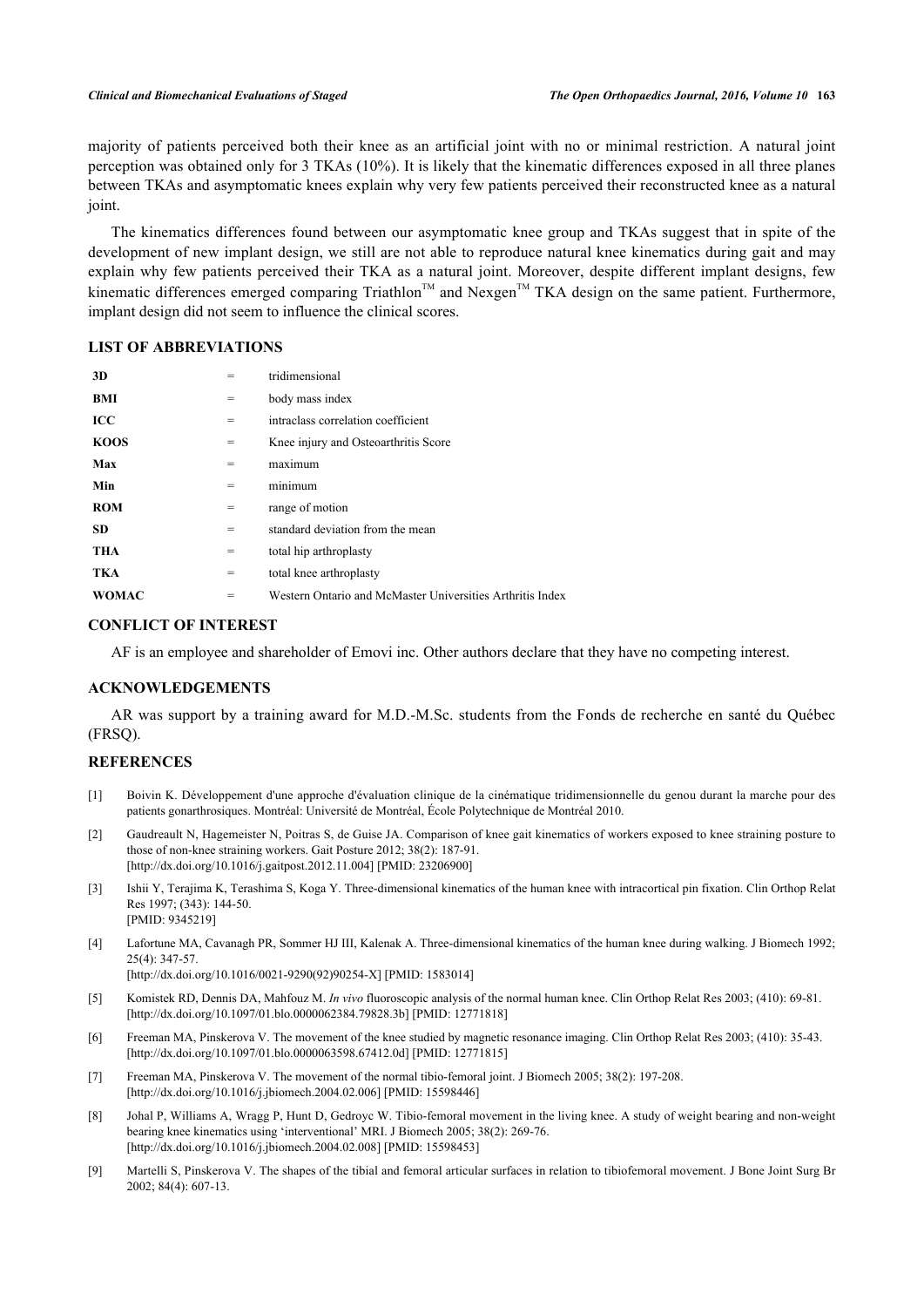[\[http://dx.doi.org/10.1302/0301-620X.84B4.12149\]](http://dx.doi.org/10.1302/0301-620X.84B4.12149) [PMID: [12043788](http://www.ncbi.nlm.nih.gov/pubmed/12043788)]

- <span id="page-9-0"></span>[10] Williams A, Logan M. Understanding tibiofemoral motion. Knee 2004; 11(2): 81-8. [\[http://dx.doi.org/10.1016/j.knee.2003.12.004](http://dx.doi.org/10.1016/j.knee.2003.12.004)] [PMID: [15066615\]](http://www.ncbi.nlm.nih.gov/pubmed/15066615)
- <span id="page-9-1"></span>[11] Dennis DA, Komistek RD, Mahfouz MR, Haas BD, Stiehl JB. Multicenter determination of in vivo kinematics after total knee arthroplasty. Clin Orthop Relat Res 2003; (416): 37-57. [\[http://dx.doi.org/10.1097/01.blo.0000092986.12414.b5](http://dx.doi.org/10.1097/01.blo.0000092986.12414.b5)] [PMID: [14646738\]](http://www.ncbi.nlm.nih.gov/pubmed/14646738)
- <span id="page-9-2"></span>[12] Benedetti MG, Catani F, Bilotta TW, Marcacci M, Mariani E, Giannini S. Muscle activation pattern and gait biomechanics after total knee replacement. Clin Biomech (Bristol, Avon) 2003; 18(9): 871-6. [\[http://dx.doi.org/10.1016/S0268-0033\(03\)00146-3\]](http://dx.doi.org/10.1016/S0268-0033(03)00146-3) [PMID: [14527815](http://www.ncbi.nlm.nih.gov/pubmed/14527815)]
- <span id="page-9-17"></span>[13] Levinger P, Menz HB, Morrow AD, Feller JA, Bartlett JR, Bergman NR. Lower limb biomechanics in individuals with knee osteoarthritis before and after total knee arthroplasty surgery. J Arthroplasty 2013; 28(6): 994-9. [\[http://dx.doi.org/10.1016/j.arth.2012.10.018](http://dx.doi.org/10.1016/j.arth.2012.10.018)] [PMID: [23523504](http://www.ncbi.nlm.nih.gov/pubmed/23523504)]
- [14] McClelland JA, Webster KE, Feller JA. Gait analysis of patients following total knee replacement: a systematic review. Knee 2007; 14(4): 253-63. [\[http://dx.doi.org/10.1016/j.knee.2007.04.003](http://dx.doi.org/10.1016/j.knee.2007.04.003)] [PMID: [17531493\]](http://www.ncbi.nlm.nih.gov/pubmed/17531493)
- <span id="page-9-4"></span>[15] McClelland JA, Webster KE, Feller JA, Menz HB. Knee kinematics during walking at different speeds in people who have undergone total knee replacement. Knee 2011; 18(3): 151-5. [\[http://dx.doi.org/10.1016/j.knee.2010.04.005](http://dx.doi.org/10.1016/j.knee.2010.04.005)] [PMID: [20537900\]](http://www.ncbi.nlm.nih.gov/pubmed/20537900)
- [16] Milner CE. Is gait normal after total knee arthroplasty? Systematic review of the literature. J Orthop Sci 2009; 14(1): 114-20. [\[http://dx.doi.org/10.1007/s00776-008-1285-8\]](http://dx.doi.org/10.1007/s00776-008-1285-8) [PMID: [19214698](http://www.ncbi.nlm.nih.gov/pubmed/19214698)]
- <span id="page-9-3"></span>[17] Wilson SA, McCann PD, Gotlin RS, Ramakrishnan HK, Wootten ME, Insall JN. Comprehensive gait analysis in posterior-stabilized knee arthroplasty. J Arthroplasty 1996; 11(4): 359-67. [\[http://dx.doi.org/10.1016/S0883-5403\(96\)80023-4\]](http://dx.doi.org/10.1016/S0883-5403(96)80023-4) [PMID: [8792240](http://www.ncbi.nlm.nih.gov/pubmed/8792240)]
- <span id="page-9-5"></span>[18] Mandeville D, Osternig LR, Lantz BA, Mohler CG, Chou LS. The effect of total knee replacement on the knee varus angle and moment during walking and stair ascent. Clin Biomech (Bristol, Avon) 2008; 23(8): 1053-8. [\[http://dx.doi.org/10.1016/j.clinbiomech.2008.04.011\]](http://dx.doi.org/10.1016/j.clinbiomech.2008.04.011) [PMID: [18534724](http://www.ncbi.nlm.nih.gov/pubmed/18534724)]
- <span id="page-9-6"></span>[19] Miller MD. Review of orthopardics. 5th ed. Philadelphia: Saunders Elsevier 2008.
- <span id="page-9-7"></span>[20] Saari T, Tranberg R, Zügner R, Uvehammer J, Kärrholm J. Changed gait pattern in patients with total knee arthroplasty but minimal influence of tibial insert design: gait analysis during level walking in 39 TKR patients and 18 healthy controls. Acta Orthop 2005; 76(2): 253-60. [\[http://dx.doi.org/10.1080/00016470510030661\]](http://dx.doi.org/10.1080/00016470510030661) [PMID: [16097553](http://www.ncbi.nlm.nih.gov/pubmed/16097553)]
- <span id="page-9-8"></span>[21] Orishimo KF, Kremenic IJ, Deshmukh AJ, Nicholas SJ, Rodriguez JA. Does total knee arthroplasty change frontal plane knee biomechanics during gait? Clin Orthop Relat Res 2012; 470(4): 1171-6. [\[http://dx.doi.org/10.1007/s11999-011-2196-0\]](http://dx.doi.org/10.1007/s11999-011-2196-0) [PMID: [22125248](http://www.ncbi.nlm.nih.gov/pubmed/22125248)]
- <span id="page-9-9"></span>[22] Kramers-de Quervain IA, Stüssi E, Müller R, Drobny T, Munzinger U, Gschwend N. Quantitative gait analysis after bilateral total knee arthroplasty with two different systems within each subject. J Arthroplasty 1997; 12(2): 168-79. [\[http://dx.doi.org/10.1016/S0883-5403\(97\)90063-2\]](http://dx.doi.org/10.1016/S0883-5403(97)90063-2) [PMID: [9139099](http://www.ncbi.nlm.nih.gov/pubmed/9139099)]
- <span id="page-9-10"></span>[23] Ethgen O, Bruyère O, Richy F, Dardennes C, Reginster JY. Health-related quality of life in total hip and total knee arthroplasty. A qualitative and systematic review of the literature. J Bone Joint Surg Am 2004; 86-A(5): 963-74. [PMID: [15118039\]](http://www.ncbi.nlm.nih.gov/pubmed/15118039)
- <span id="page-9-11"></span>[24] Brandes M, Ringling M, Winter C, Hillmann A, Rosenbaum D. Changes in physical activity and health-related quality of life during the first year after total knee arthroplasty. Arthritis Care Res (Hoboken) 2011; 63(3): 328-34. [PMID: [20981812\]](http://www.ncbi.nlm.nih.gov/pubmed/20981812)
- <span id="page-9-12"></span>[25] Noble PC, Gordon MJ, Weiss JM, Reddix RN, Conditt MA, Mathis KB. Does total knee replacement restore normal knee function? Clin Orthop Relat Res 2005; (431): 157-65. [\[http://dx.doi.org/10.1097/01.blo.0000150130.03519.fb\]](http://dx.doi.org/10.1097/01.blo.0000150130.03519.fb) [PMID: [15685070](http://www.ncbi.nlm.nih.gov/pubmed/15685070)]
- <span id="page-9-13"></span>[26] Bourne RB, Chesworth B, Davis A, Mahomed N, Charron K. Comparing patient outcomes after THA and TKA: is there a difference? Clin Orthop Relat Res 2010; 468(2): 542-6. [\[http://dx.doi.org/10.1007/s11999-009-1046-9\]](http://dx.doi.org/10.1007/s11999-009-1046-9) [PMID: [19760472](http://www.ncbi.nlm.nih.gov/pubmed/19760472)]
- <span id="page-9-14"></span>[27] Collins M, Lavigne M, Girard J, Vendittoli PA. Joint perception after hip or knee replacement surgery. Orthop Traumatol Surg Res 2012; 98(3): 275-80. [\[http://dx.doi.org/10.1016/j.otsr.2011.08.021](http://dx.doi.org/10.1016/j.otsr.2011.08.021)] [PMID: [22459101\]](http://www.ncbi.nlm.nih.gov/pubmed/22459101)

<span id="page-9-16"></span>[28] Ganjikia S, Duval N, Yahia L, de Guise J. Three-dimensional knee analyzer validation by simple fluoroscopic study. Knee 2000; 7(4): 221-31.

[\[http://dx.doi.org/10.1016/S0968-0160\(00\)00063-6\]](http://dx.doi.org/10.1016/S0968-0160(00)00063-6) [PMID: [11104914](http://www.ncbi.nlm.nih.gov/pubmed/11104914)]

<span id="page-9-15"></span>[29] Hagemeister N, Yahia LH, Duval N, de Guise JA. *In vivo* reproducitibility of a new non-invasive diagnostic tool for three-dimensional evaluation. Knee 1999; 6(3): 175-81. [\[http://dx.doi.org/10.1016/S0968-0160\(99\)00004-6\]](http://dx.doi.org/10.1016/S0968-0160(99)00004-6)